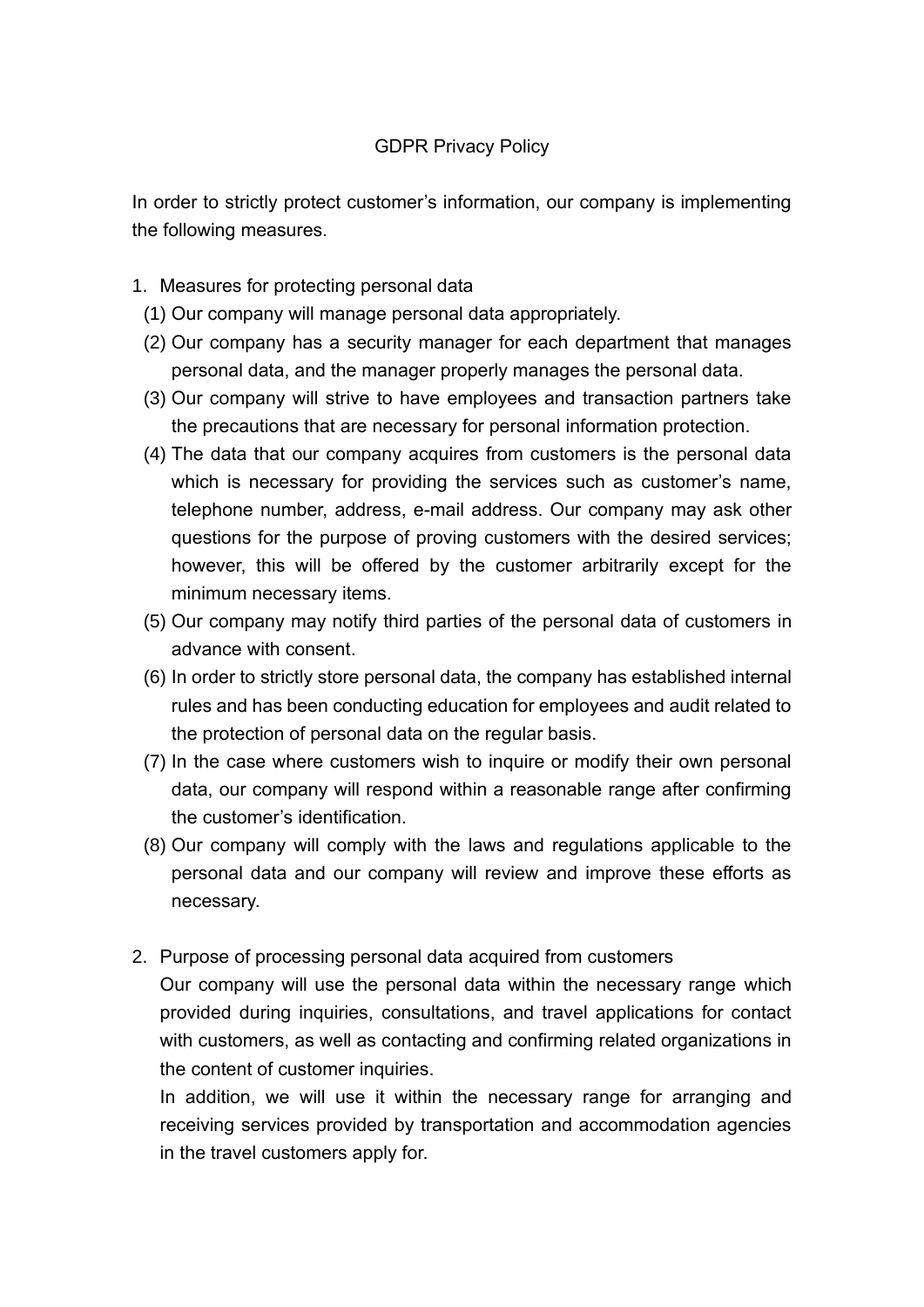Providing personal data is essential for fulfillment of the contract, and if customers do not provide personal data, travel service may be hindered.

- 3. Conditions for handling personal data Our company shall deal with personal data only if our company obtains consent from the customer and in any one of the following cases.
	- (1) When handling is necessary for performance of the contract where the customer is a party concerned (e.g. in the case where to notify customer's information such as customer's name to the designated transportation and accommodation organizations).

Or when handling is necessary according to customer's request before the contract is concluded.

- (2) When handling is necessary to comply with the legal obligation that our company shall abide by (When following information disclosure orders based on laws from government agencies, etc.).
- (3) When handling is necessary to protect the serious interests of customers or other individuals (e.g. in the event that the life of customer or accompanying person falls into a serious crisis due to an accident during the trip, provide customer's or accompanying person's data to relevant organizations such as police and hospitals).
- (4) When it deemed appropriate to investigate, prevent, or take measures against illegal acts or suspicious acts.
- 4. Transfer of personal data

Our company will transfer personal data that we received from customers, limited to the purposes below.

Our company may transfer customers' personal data to transportation and accommodations (including organizations overseas) within the range that is necessary in order to handle consultations with customers.

In addition, for the convenience of customers' shopping at the travel destination, etc., our company will transfer the customer's personal data to the organizations such as the duty-free shop of the destination. In this case, our company will relocate personal data related to customer's name, passport number, and flight number sent by electronic method, etc.

Our company shall transfer customer's personal data to outsourcing contractors, etc. that have subcontracted. Our company shall request proper handling of the transferred personal data to the corresponding outsourcing